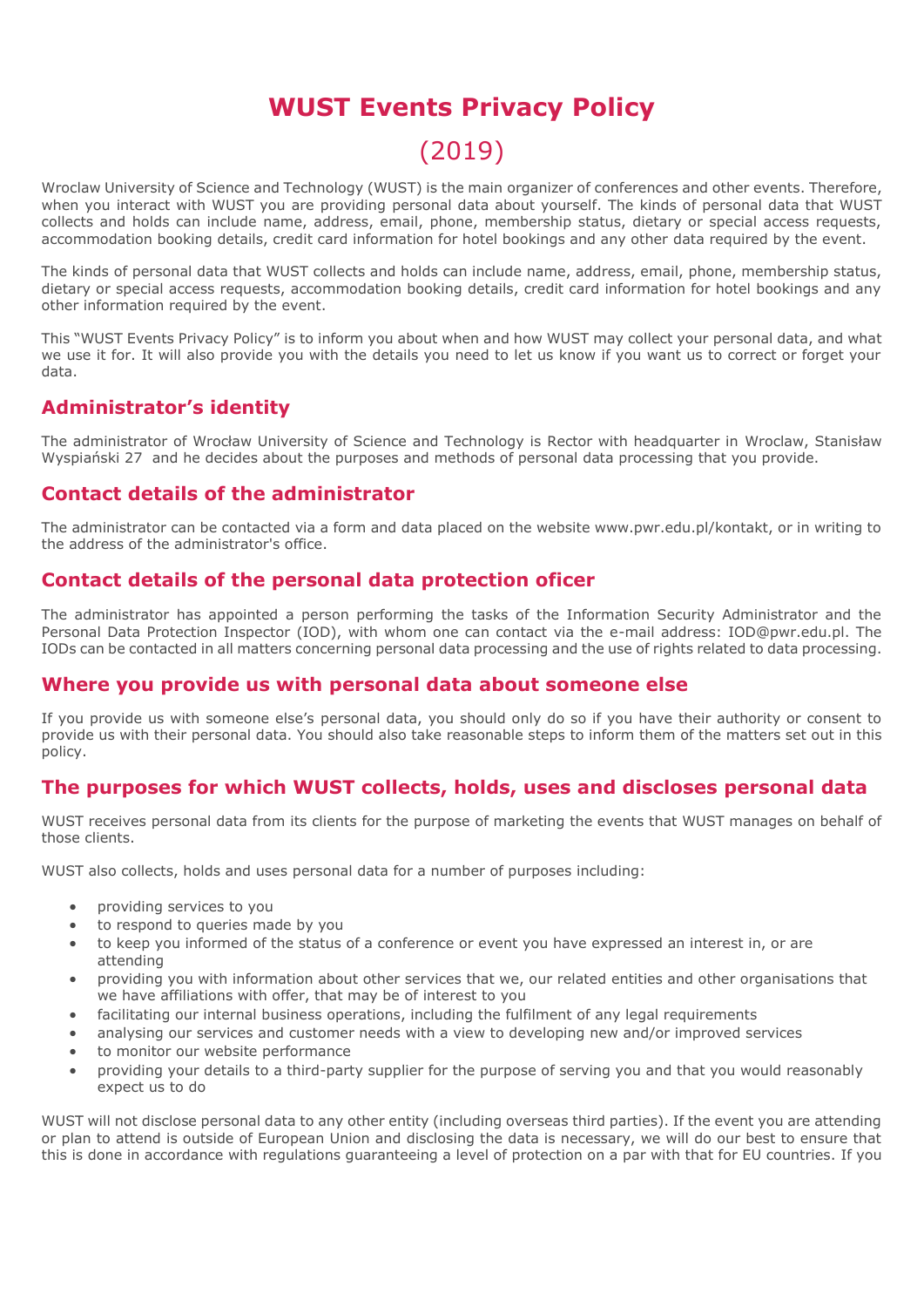do not provide us with the personal data we have requested, we may not be able to complete or fulfil the purpose for which such data was collected, including providing a unique email address for email communications.

The Controller (WUST) does not disclose personal data to third parties with any other purpose than those specified herein, in particular for the purpose of allowing them to send you marketing material. However, we may use and share non-personally-identifiable data (pseudonymized or modified), as well as aggregated data for research, reporting or statistical purposes.

#### **WUST managed websites and privacy**

'Cookies' (i.e. small text files placed on your computer when you first visit a website) are used on WUST websites. Most browsers now recognise when a cookie is offered and allow you to refuse or accept it.

Cookies are primarily used to enhance your online experience. If you visit our websites to read or download information, such as research reports or articles, much of the data we collect is statistical only (e.g. the domain from which you accessed the internet, the date and time you accessed our site, and the internet address of the website from which you linked directly to our site) and not personally identifiable. We use such data to make our sites more useful and attractive to you.

In general, you are not required to provide personal data when you visit our websites. However, if you apply to receive information about our services or events, provision of certain personal data will generally be required.

#### **Links to third party websites**

Our websites may contain links to third parties' websites. These other websites are not subject to our privacy policy and procedures. You will need to review those websites to view a copy of their privacy policy. WUST does not endorse, approve or recommend the services or products provided on third party websites.

#### **How can you access or correct the personal data about yourself that is held by WUST**

You can request access to your personal data, any request for data must be made in writing to WUST. A report will be generated on all data we hold on you, this complies with the new General Data Protection Regulation (GDPR).

As per GDPR, any person whose personal data is processed by WUST as a result of their consent, has the right to be forgotten. Withdrawing the consent does not affect the legality of the processing that occurred prior to the withdrawal. In such case, the data is erased irreversibly.

#### **The right to lodge a complaint to the supervisory authority**

You have the right to lodge a complaint to a supervisory authority dealing with personal data protection in a Member State of your habitual residence, place of work or place of an alleged violation occurrence. In Poland, this function is performed by President of the Office for Personal Data Protection (PUODO), whose office is located at: Stawki 2, 00- 193 Warsaw, Telephone: 22 860 70 869.

#### **Keeping your details current**

If you believe that any personal data WUST has collected about you is inaccurate, not up-to-date, incomplete, irrelevant or misleading, you may request correction in writing and this will be actioned as soon as possible.

#### **Storage and Security**

WUST stores personal data electronically and in hard copy and has secure recordkeeping systems. WUST takes all reasonable steps to protect personal data from unauthorised use, access, disclosure and alteration.

WUST may store electronic data on remote servers or in the cloud directly or through contracted agencies.

WUST does not store customer credit or debit card information, we use a third-party provider, which provides a secure online payment gateway solution for credit card processing and an online credit card vault portal for hotel bookings that requires password authentication to obtain credit card details on an individual basis.

Personal data is maintained under strict security and is only to be accessed internally by staff who require access as part of their role or to complete a task. Records containing personal data will be held by WUST until there is no longer a need or obligation to retain such records, after which time they will be anonymised and archived.